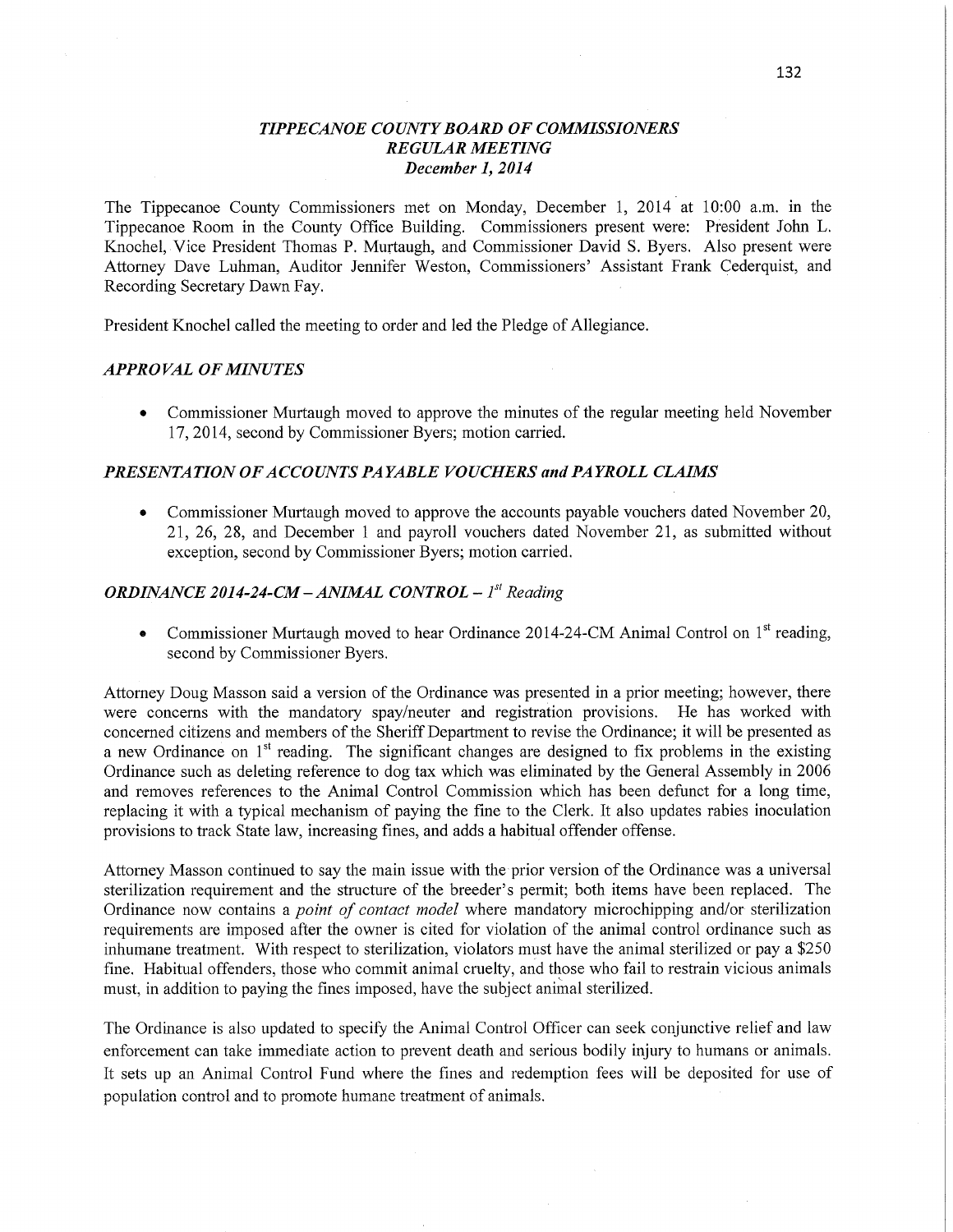President Knochel invited public comment in favor of or opposed to the Ordinance. There were none.

Commissioner Murtaugh thanked Sandra Dukes and Sharon Dahl for their participation on the committee, Sheriff Brown for leading the effort, and Attorney Masson for the multiple changes to the Ordinance. The end result is a good Ordinance providing law enforcement the tools needed to monitor the ongoing problem. Sheriff Brown said he supports the Ordinance because it providés the opportunity to gear enforcement efforts toward the true problems. He also thanked Sandra, Sharon, and Doug for meeting several times and providing input and effort.

Auditor Weston recorded the vote.

| Murtaugh     | Aye |
|--------------|-----|
| Knochel      | Aye |
| <b>Byers</b> | Aye |

Ordinance 2014-24-CM passed 3-0 on  $1<sup>st</sup>$  Reading. The  $2<sup>nd</sup>$  reading will be on December 20, 2014.

### *AREA PLAN* — *Sallie F ahey*

# **Z-2587 Tippecanoe Development** II, LLC (I3 to **RIB), ORDINANCE 2014-22-CM:**

Petitioner is requesting rezoning of 23. 869 acres for a proposed 81 lot residential development located on a landlocked piece of property west of Lafayette Venetian Blind and Pemberly Drive and south of Blackthorne Subdivision, Wabash 10 (NE) 23-5

**0** Commissioner Murtaugh moved to hear Ordinance 2014-22-CM, Z-2587 Tippecanoe Development, LLC, I3 to R1B, second by Commissioner Byers.

Dan Teder, Attorney with Reiling Teder & Schrier stated he represents the petitioner requesting rezoning from 13 to RIB of approximately 24 acres south of Blackthorne Subdivision and west of Lafayette Venetian Blind. A favorable **staff** recommendation was received. Attorney Teder provided **a** handout showing a 2007 rezone with a favorable staff approval of approximately 13 acres and 128 semi—attached single family units. At the time, there was no concern for additional access or potential flooding. It was <sup>a</sup> Gunstra project but never built. An additional handout from 2013 shows a favorable staff approval and <sup>a</sup> rezone of 11 of the 13 acres for a 44 lot single family subdivision. With the 2013 rezone, there again was no concern for additional access or potential flooding. Originally, there was one access; the proposal adds a second emergency access. The rezoning request reduces the request from 81 to 79 lots as one lot was removed for the emergency access and another to attach to the Blackthorne Subdivision. The emergency access is on the south side of Lafayette Venetian Blind, 15' wide, and paved. Gates, with codes will be installed at the Klondike entrance and also at the rear of the remote subdivision. The Sheriff's Department and the Wabash Fire Department have approved the emergency access and do not have any objections to the proposal.

Attorney Teder continued to say there was a major flood event that occurred in Capilano some time ago; however, Kerfoot Drive (the sole entry/exit into Blackthorne) was not affected. Commissioner Murtaugh asked about the proposed alternate access shown on the map. Attorney Teder said the proposed alternative access was to show it could be an access in the future. Currently, the property is owned by a third party and there is no intent of development at this time. Commissioner Byers said he spoke with Captain Francis because he had several reservations about the entrance being an emergency only; a second full access is needed. Commissioner Murtaugh agreed.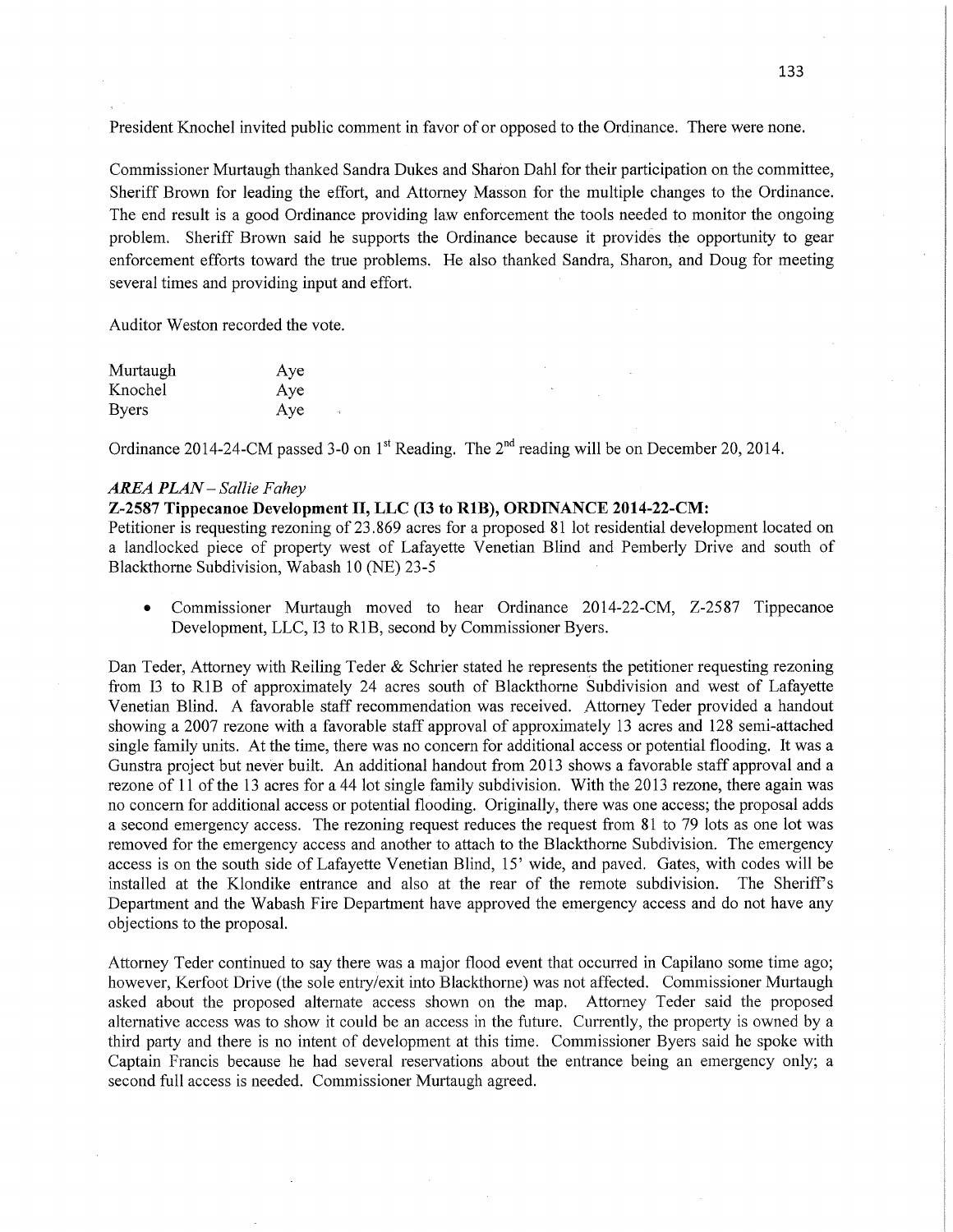President Knochel invited public comment in favor of or opposed to the Ordinance. There were none.

Auditor Weston recorded the vote.

| <b>Byers</b> |   | Aye |
|--------------|---|-----|
| Knochel      |   | Aye |
| Murtaugh     | Ń | Aye |

Ordinance 2014-22-CM passed 3-0.

### **Z-2590 Mike Gascho** (A to GB), **ORDINANCE 2014-23-CM:**

Petitioner is requesting rezoning of lot 1 of Stolz Minor Subdivision plus 0.097 acres adjacent, located on the south side of US 52, west of CR 400 W, at 4111 US 52 West, Wabash 4 (SE) 23—5

Commissioner Murtaugh moved to hear Ordinance 2014-23-CM Z-2590, Z-2590 Mike Gascho, A to GB, second by Commissioner Byers; motion carried.

John McBride, Attorney with Ball Eggleston stated he represents the petitioner Mike Gascho requesting rezoning from **A** to GB of approximately 1.12 acres located on the south side of US 52 and the intersection of County Road 400 W. Mr. Gascho is a small businessman making custom cabinets. He has been in business for several years and is well respected by his customers for the quality of his work. Currently, he is leasing in Lafayette but prefers to own <sup>a</sup>piece of property to stabilize his business for the future. The property includes a house and the issues involving the future use of the house as described in the staff report is understood by the petitioner. Few, if any, customers come to the site; all work will be done inside at his site or within the customer's home. Mr. Gascho has three employees. The intersection of 52 and 400 **W** has businesses on three corners; one is zoned GB and extends from the intersection adjacent to the subject property. Continuing additional commercial businesses are being established west of the boundary lines of West Lafayette. The Area Plan Commission voted 13 yes, 0 no; Attorney McBride requested approval of the rezone.

Commissioner Murtaugh commented that the rezone would make the house nonconforming and that the petitioner understood the ramifications as presented at the Area Plan Commission meeting.

President Knochel invited public comment in favor of or opposed to the Ordinance. There were none.

Auditor Weston recorded the vote.

| <b>Byers</b> | Aye |
|--------------|-----|
| Knochel      | Aye |
| Murtaugh     | Aye |

Ordinance 2014-23-CM passed 3-0.

## *HIGHWAY* **—** *Opal Kuhl*

### **Road** Maintenance **Agreement** - Tippecanoe **County** and **City** of **Lafayette**

Highway Director Kuhl presented a Road Maintenance Agreement with the City of Lafayette saying there are three small segments on Veterans Memorial Parkway between SR 26 and old 231 still in the county; the rest is in the City. Maintenance is due on one of the segments and the City has agreed to take over the maintenance of the three sections,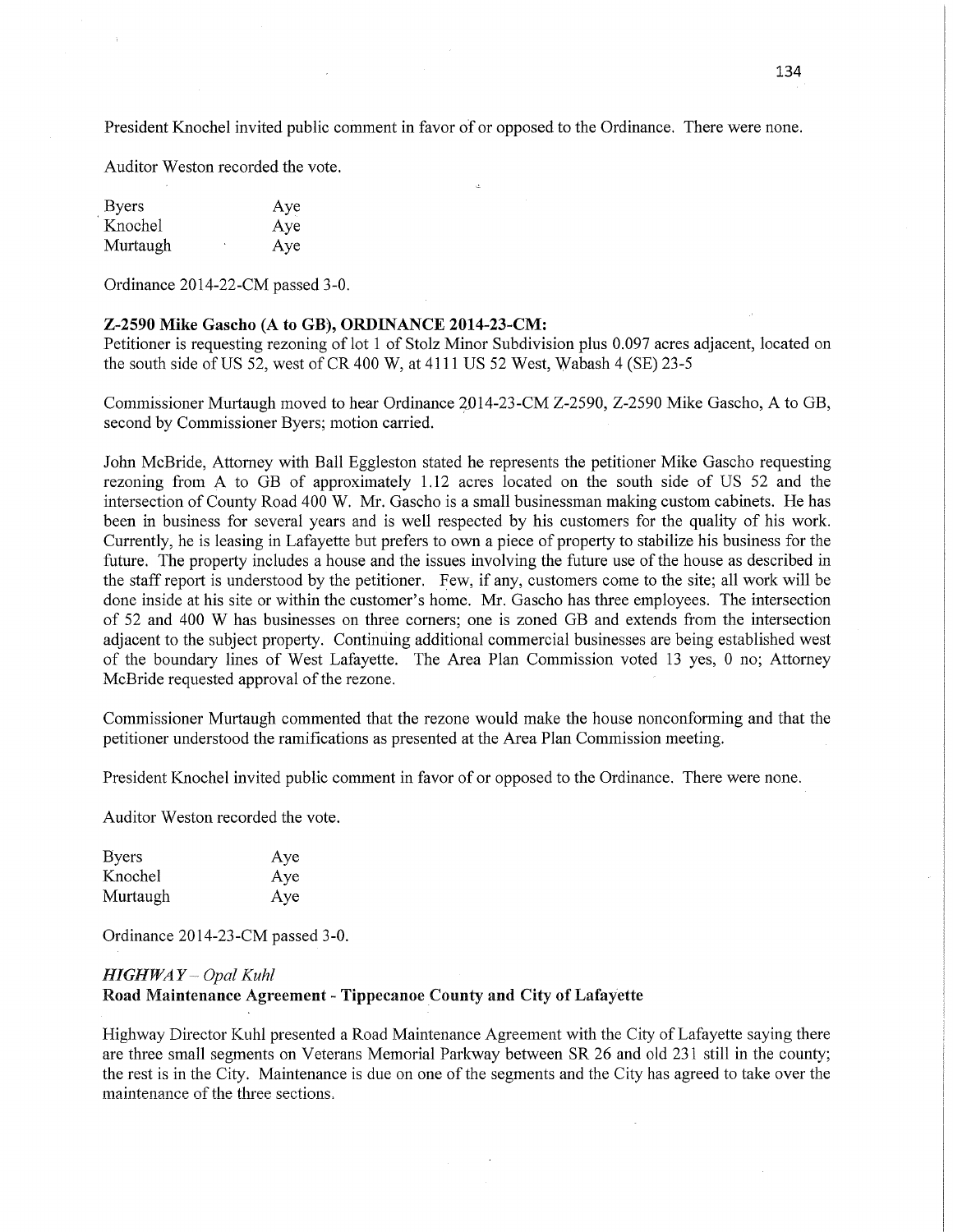**0** Commissioner Murtaugh moved to approve the Road Maintenance Agreement between Tippecanoe County and the City of Lafayette for the section of Veterans Memorial Parkway as presented, second by Commissioner Byers; motion carried.

## **Utility** Reimbursement **Agreement** *-* **Tippecanoe** County and Tipmont REMC for **Tippecanoe County Bridge** #17 **Project**

Director Kuhl presented a Utility Reimbursement Agreement with Tipmont for Bridge #17 which will be replaced in 2015 on CR 800 S. The agreement is in the amount of \$105,909.11.

Commissioner Murtaugh moved to approve the Utility Reimbursement Agreement with Tipmont REMC for Bridge #17 project in the amount of \$105,909.11 as presented, second by Commissioner Byers; motion carried.

### Consultant's **Agreement — Tippecanoe County Bridge 4001 from** H. **Stewart** Kline and **Associates.**

Director Kuhl presented a Consultant's Agreement with H. Stewart Kline and Associates for Bridge 4001. Bridge 4001, the Fowler Wiggins Bridge that crosses N. River Road, was received as part of the 231 trade with INDOT. The bridge needs re-decked and some work underneath which INDOT will pay for in the amount of \$400,000. The design contract is in the amount of \$43,457.

*9* Commissioner Murtaugh moved to approve the Consultant's Agreement with H. Stewart Kline and Associates for Bridge'4001 in the amount of \$43,457 as presented, second by Commissioner Byers; motion carried.

### Opening of Bids *—* **2015** Gasoline and **Diesel Fuel** Bid and Rental of Equipment Bid

Attorney Luhman opened the bids stating they include labor; rates for laborers, operators, teamster foreman and superintendent; rental of dump trucks; and rental of various equipment, machinery, and trucks. The bids include rental hours and labor rates for each item. Attorney Luhman said **since** the bids include numerous amounts and items, he will not read each amount but they will be available for inspection following the meeting. The following bids were submitted:

| Rieth-Riley Construction Co., Inc. - 3425 O'Farrel Rd, Lafayette | Equipment Rental and Labor |
|------------------------------------------------------------------|----------------------------|
| <b>Milestone Contractors, LP</b> $-$ 3301 S 460 E, Lafayette     | Equipment Rental and Labor |
| Ceres Solutions $-$ P.O. Box 432, Crawfordsville                 | Gasoline & Diesel Fuel     |

**0** Commissioner Murtaugh moved to recommend the bids be taken under advisement for compliance, second by Commissioner Byers; motion carried.

#### **Street Acceptance** — Winding **Creek, Section 7** for **Appaloosa Trail** and **Petunia Place**

## 3 **Year Maintenance** Bond **—** Winding **Creek, Section 7** from **Fairfield Contractors, Inc.** for **Streets,** *'*  **Curbs, Storm Sewers, Earthwork & Erosion** Control within the **Right-of-Way**

Director Kuhl presented Acceptance of Streets into Winding Creek for 1,045.56' of Appaloosa Trail and 405.14' of Petunia Place, also the 3 year Maintenance Bond from Fairfield Contractors in the amount of \$19,193 *w* k '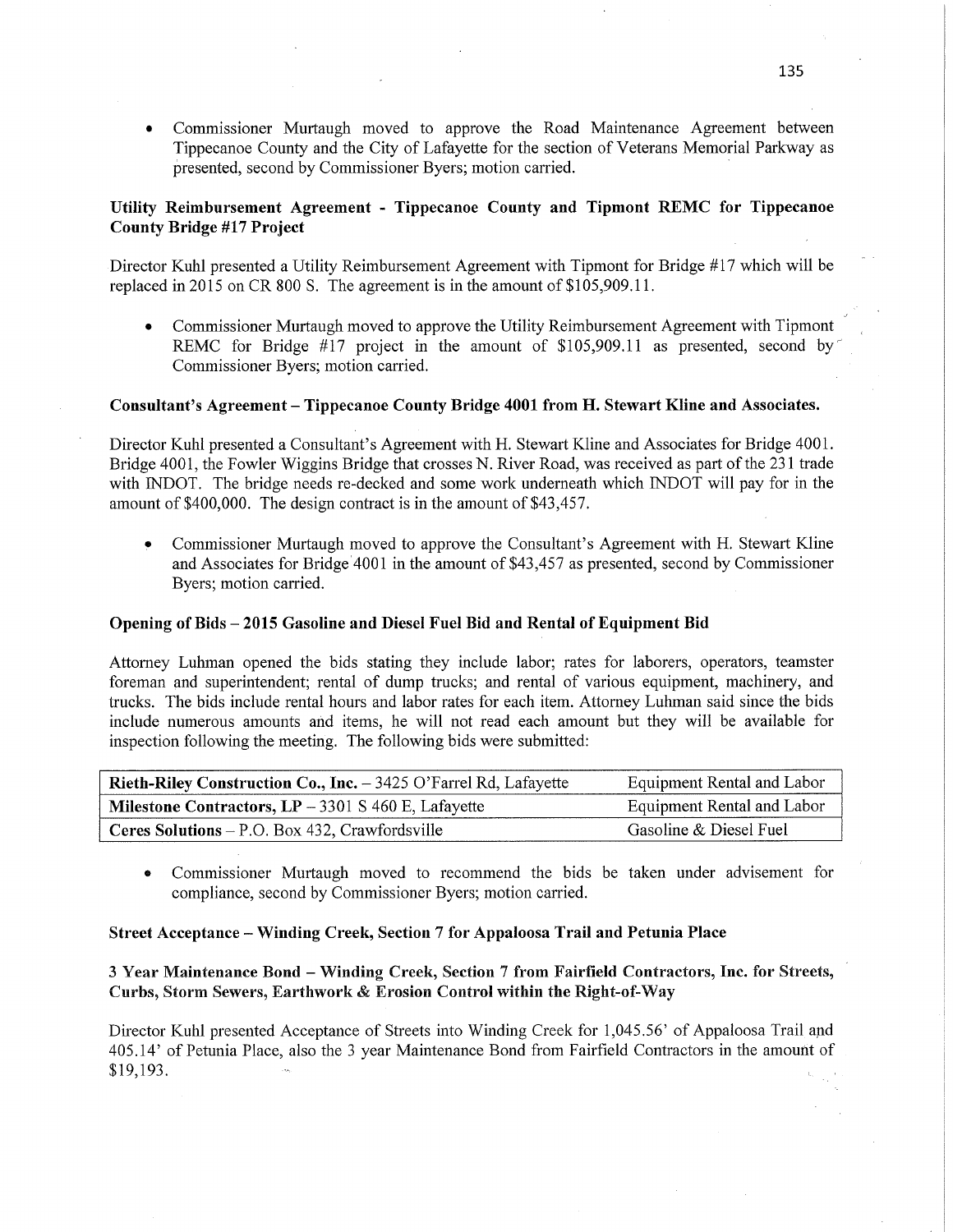*0* Commissioner Murtaugh moved to approve the Street Acceptance for Winding Creek Section **7**  for Appaloosa Trail and Petunia Place in addition to the 3 year Maintenance Bond in the amount of \$19,193 from Fairfield Contractors as presented, second by Commissioner Byers; motion carried.

### **Irrevocable Stand-By Letter** of **Credit** *—* **Central Indiana Drainage, Inc.** in the amount of \$5,000'for 3 **Years** for **work** on **County Road** 800 **North** (Meridian Line to 75 East)

Director Kuhl presented an Irrevocable Stand-By Letter of Credit for Central Indiana Drainage for work on County Road 800 N. Attorney Luhman said "Stand-By" means it is secondary to the primary obligation.

• Commissioner Murtaugh moved to approve the Stand-By Letter of Credit for Central Indiana<sup>†</sup> Drainage, Inc. as presented, second by Commissioner Byers; motion carried.

### 3 **Year Construction** Maintenance **Bond — F** & K **Construction** in the **amount** of **\$5,000** for **work** in all County Right-of-Way

Director Kuhl presented a 3 year Construction Maintenance Bond for F & K Construction in the amount of \$5,000 for work in the County Right-of-Way.

**0** Commissioner Murtaugh moved to approve the 3 Year Construction Maintenance Bond with F & K Construction in the amount of \$5,000 as presented, second by Commissioner Byers; motion carried.

## *CLERK* — *Christa Cofley*  **Surety** Bond

Clerk Coffey said the Bond is the official bond prepared annually for the Clerk.

**0** Commissioner Murtaugh moved to approve the Surety Bond for Clerk Coffey, second by Commissioner Byers; motion carried.

## *PROSECUTOR – Pat Harrington* Professional **Services Agreement**

Prosecutor Harrington presented a Professional Services Agreement for 2015 for Kathryn J. Redd, Independent Contractor for Project Safe Neighborhood. The agreement and the amount is the same as last year; the agreement has been reviewed by Attorney Luhman.

**0** Commissioner Murtaugh moved to approve the Professional Services Agreement for Project Safe Neighborhood as presented, second by Commissioner Byers; motion carried.

## *HUMAN RESOURCES — Shirley Mennen*  **Tobacco** Free **Workplace Policy**

Human Resources Director Mennen said the Tobacco Free Workplace Policy will be added to the Handbook and become effective on January 1, 2015. Previously, the policy referred to smoking; the policy now refers to all tobacco products on County properties (including vehicles) and use by County employees when representing the County.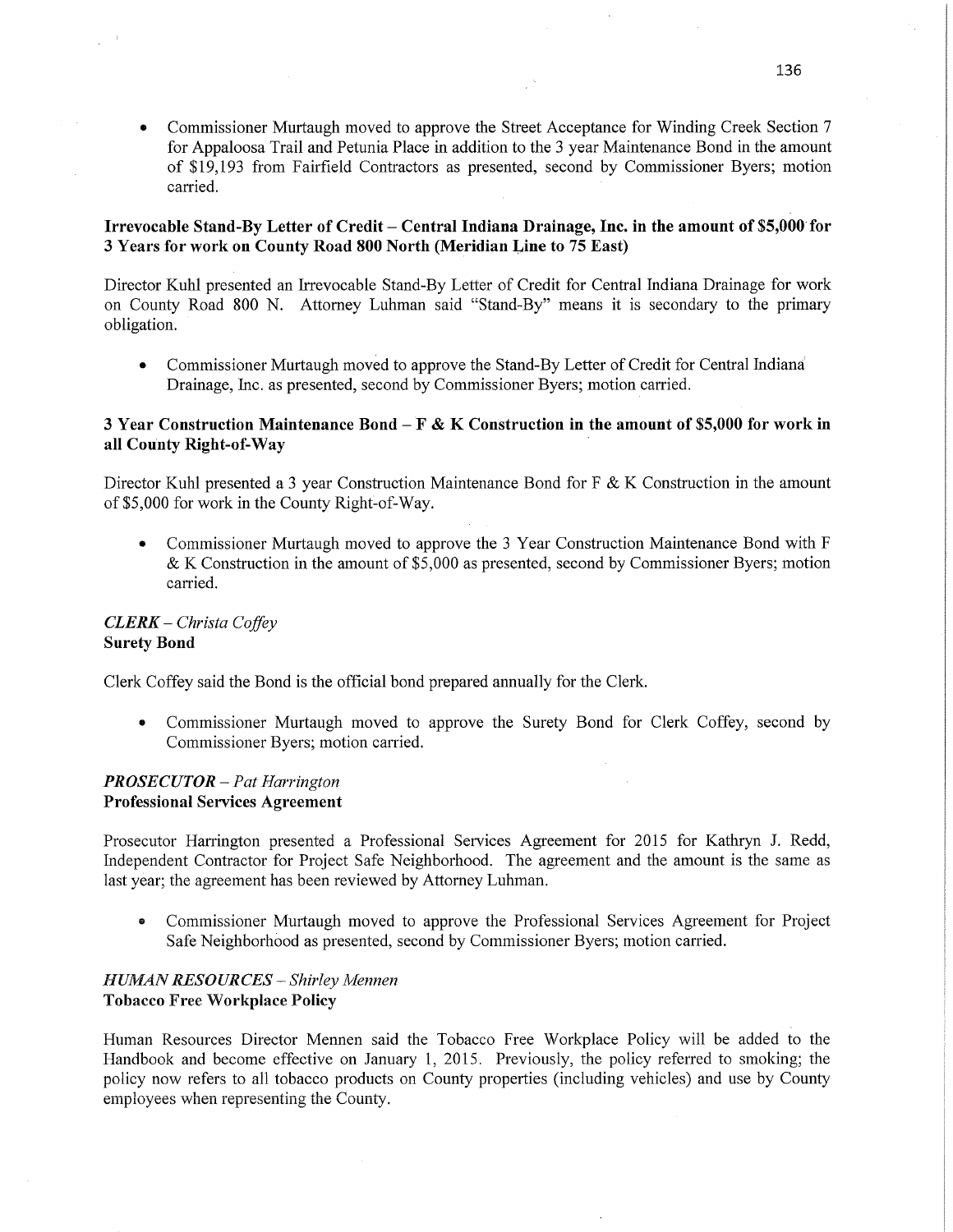**0** Commissioner Murtaugh moved to approve the Tobacco Free Workplace Policy as presented, second by Commissioner Byers; motion carried.

# *TEMA — William "Smokey" Anderson*

## **Outdoor Warning** Siren Annual **Preventative** Maintenance Inspection **Agreement**

TEMA Director Anderson presented an agreement with Federal Field Services to inspect and perform annual preventative maintenance on the outdoor warning sirens. The last inspection was performed in 2008. The agreement is in the amount of \$350.00 per site inspected.

**0** Commissioner Murtaugh moved to approve the **Annual** Preventative Maintenance Inspection Agreement with Federal Field Services in the amount of \$3 50.00 per site as presented, second by Commissioner Byers; motion carried.

#### MI TS —— *Dave Stufgeon*

# **Certification Attainment** and **Reimbursement** Policy

MITS Chief Information Officer Sturgeon said the Certification Attainment and Reimbursement policy will provide reimbursement to a MITS employee for the exam fee, up to \$150.00, for certifications obtained in their field of operation. The employee cannot accrue more than 3 certifications in the previous consecutive 12 month period. Commissioner Murtaugh asked if the policy included an Commissioner Murtaugh asked if the policy included an obligation for employment following the certification. CIO Sturgeon said it does not include any type of obligation. Attorney Luhman said the reimbursement condition could be based on employment of <sup>a</sup> certain period of time. Commissioner Byers said quite a few have received certification and then leave. Attorney Luhman said the down side is if they don't get certified, they are not as qualified. Commissioner Murtaugh said the policy should be monitored and possibly adjusted at a later time.

**0** Commissioner Murtaugh moved to approve the Certification Attainment and Reimbursement Policy as presented, second by Commissioner Byers; motion carried.

#### **Quote from Netech** for **Cisco Maintenance**

CIO Sturgeon presented a quote for maintenance from Netech saying it is a three year renewal agreemen<sup>t</sup> for the phone system and network equipment support and maintenance. The public safety equipment at the jail and other safety sites are included. The agreement will end on January 31, 2018. The amount of \$107,676.72 is less than anticipated; a budget reduction will be presented to Council in 2015.

• Commissioner Murtaugh moved to approve the quote from Netech for Cisco maintenance in the amount of \$107,676.72 as presented, second by Commissioner Byers; motion carried.

# *AMERICAN STRUCTUREPOINT, INC. AGREEMENT* **—** *HOOSIER HEARTLAND STRATEGIC ECONOMIC DEVELOPMENT PLAN*

Commissioner Murtaugh said the agreement is to review the recent TIF area along the Hoosier Heartland to explore potential strategies and tools for economic development. A steering committee will be identified to lead followed by two public meetings for input; key stakeholder interviews; data analysis based on zoning, economic growth policies, agricultural and rural use, and drainage, among other items. **A** plan will be drafted to present master infrastructure land use and development standards, including <sup>a</sup> master infrastructure plan and economic development tools. The cost is \$73,600.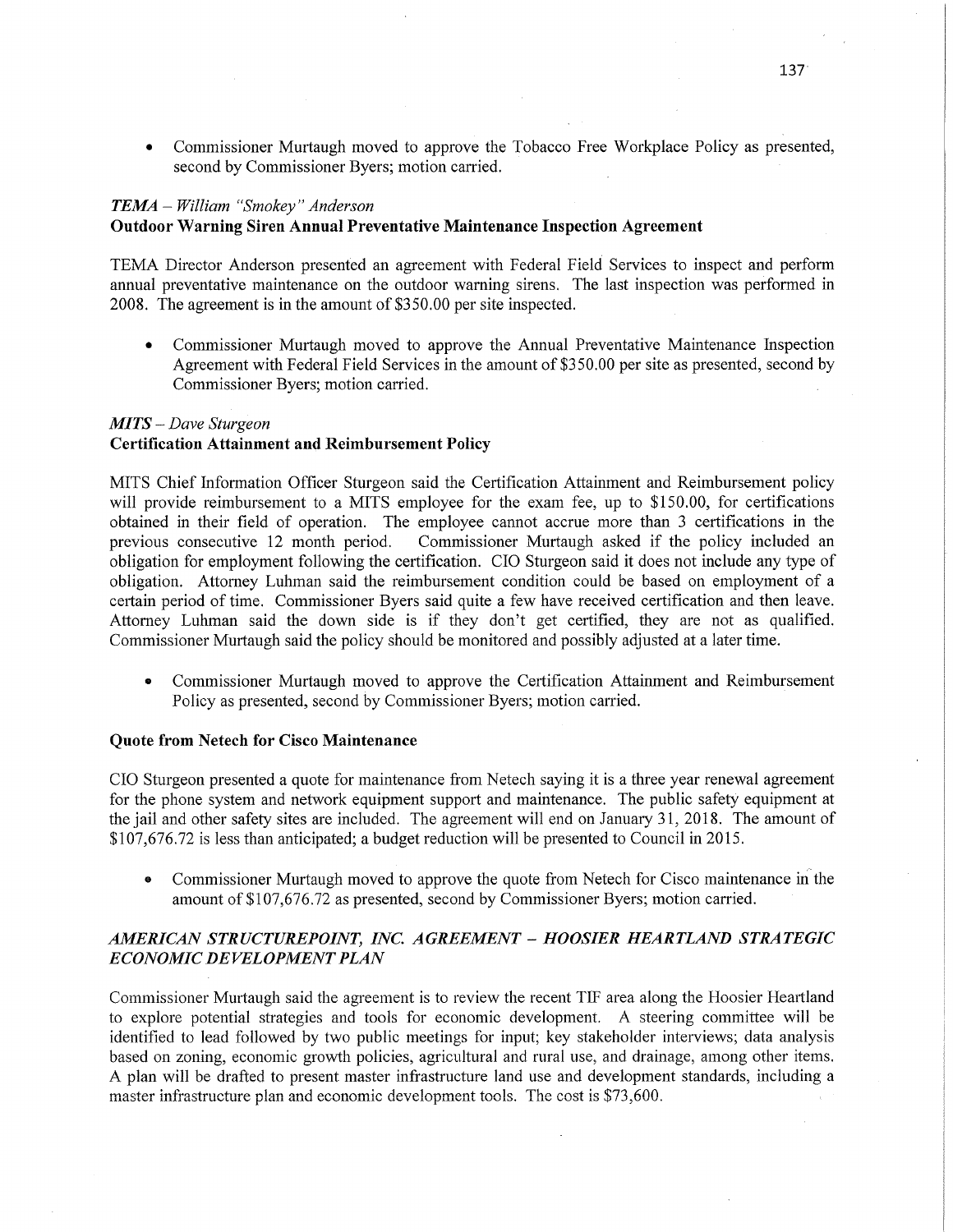Benjamin Bontrager, Economic Development Director with American Structurepoint, Inc. said they are looking forward to the potential opportunity of working with the Tippecanoe County community to develop a strategy for development for the Heartland Corridor. "We think it is a great opportunity for you, as the community, to be proactive about developing a strategy for this area and driving economic development and insuring that the highest and best uses are realized in this area at the same time, protecting the rights and privileges of those that already live in this area as well".

Commissioner Murtaugh said funding would be through EDIT and reimbursed through TIP funds. Attorney Luhman said the Redevelopment Commission would authorize the reimbursement to the County for the study at a later date. '

**0** Commissioner Murtaugh moved to approve the agreement with American Structurepoint for the ' Hoosier Heartland Strategic Economic Development Plan as presented, second by Commissioner Byers; motion carried.

### *UNFINISHED B USINESS/NE W B USINESS*

Commissioner Byers said he has worked with Human Resources Director Memento eliminate "Holiday Banks". Director Mennen said the current policy does not include information about "Holiday Banks". Some of the employees in the 24/7 departments use the banked holiday prior to the holiday and then terminate. The policy will be followed to defer the holiday or be paid based on the budget of the department. The proposal is to extend the deferral through March 31 the following year.

Commissioner Byers said one appraisal has been returned on the 111 N  $4<sup>th</sup>$  building; a second appraisal has not been received to date.

### *REPORTS* ON *FILE*

The following reports will be on file in the Commissioners' office:

- Building Commission
- **I** Clerk
- **I** Crystal Creek Boarding Kennel (2)
- **I** Treasurer

#### *PUBLIC COMMENT*

As there were no public comments, Commissioner Byers moved to adjourn.

Meeting adjourned at 10:48 a.m.

BOARD OF COMMISSIONERS OF THE CQUNTY OF TIPPECANOE

the L. Kneekil

John-*K*. Knochel, President